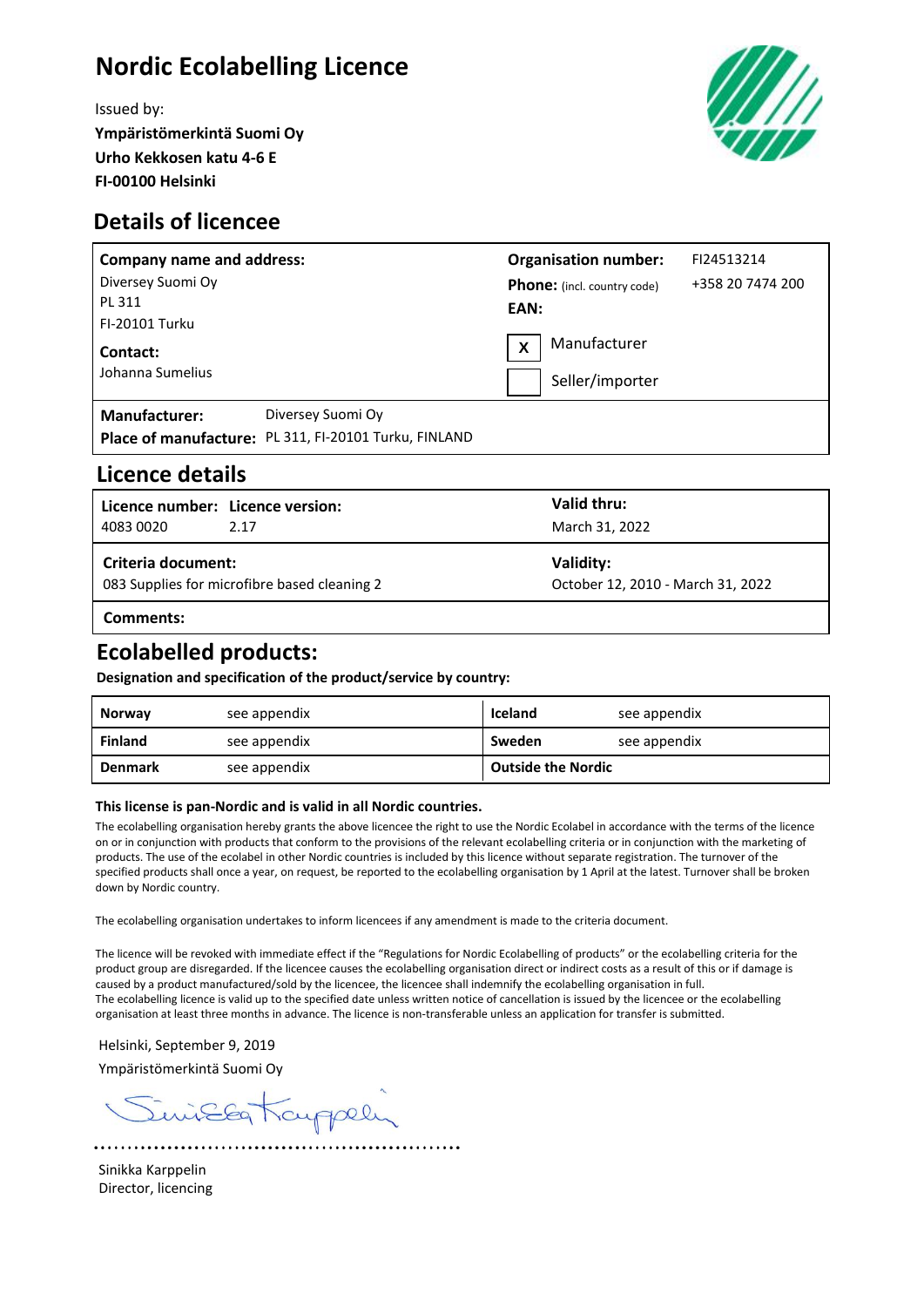# **Nordic Ecolabelling Licence Appendix 1 for Licence number 4083 0020 Licence version 2.17**



# **Trade names Norway**

TASKI JM Hygiene MicroCloth Blue 20pc TASKI JM Hygiene MicroCloth Green 140pc TASKI JM Hygiene MicroCloth Green 20pc TASKI JM Hygiene MicroCloth Red 20pc TASKI JM Hygiene MicroCloth Yellow 20pc TASKI JM Pro Allround Mop 40 5pc TASKI JM Pro Allround Mop 60 5pc TASKI JM Pro Allround Mop 75 5pc W1 TASKI JM Ultra Dry Mop 40 10pc TASKI JM Ultra Dry Mop 60 10pc TASKI JM Ultra Dry Mop 75 10pc TASKI JM Ultra Dry Mop25 10pc TASKI JM Ultra Cloth Red 20pc TASKI JM Ultra Cloth Blue 20 pc TASKI JM Ultra Cloth Green 20pc TASKI JM Ultra Cloth XL Red 20pc TASKI JM Ultra Cloth XL Blue 20pc TASKI JM Ultra Cloth XL Green 20pc TASKI JM Ultra Cloth XL Yellow 20pc TASKI JM Ultra Cloth Yellow 20pc TASKI JM Ultra Damp mop 25 10 pc TASKI JM Ultra Damp Mop 25 1pc TASKI JM Ultra Damp mop 40 10 pc TASKI JM Ultra Damp Mop 40 1pc TASKI JM Ultra Damp Mop 40 Red 10pc TASKI JM Ultra Damp mop 60 10pc TASKI JM Ultra Damp mop 75 10pc TASKI JM Ultra HD Damp Mop 40 10pcW1 TASKI JM Ultra HD Dry Mop 60 10pc TASKI JM Ultra Interior Mop 5pc TASKI JM Wiper Cloth Velcro, 5 pc TASKI JM Wiper Cloth, 10 pc TASKI MicroStandard Cloth Blue 20pc TASKI MicroStandard Cloth Green 20pc TASKI MicroStandard Cloth Red 20 pc TASKI MicroStandard Cloth Yellow 20pc TASKI Standard Damp Mop 25 20pc TASKI Standard Damp Mop 25 Red 20 pc TASKI Standard Damp Mop 40 20 pc TASKI Standard Damp Mop 40 Red 20 pc TASKI Standard Damp Mop HD 25 20 pc TASKI Standard Damp Mop HD 40 20 pc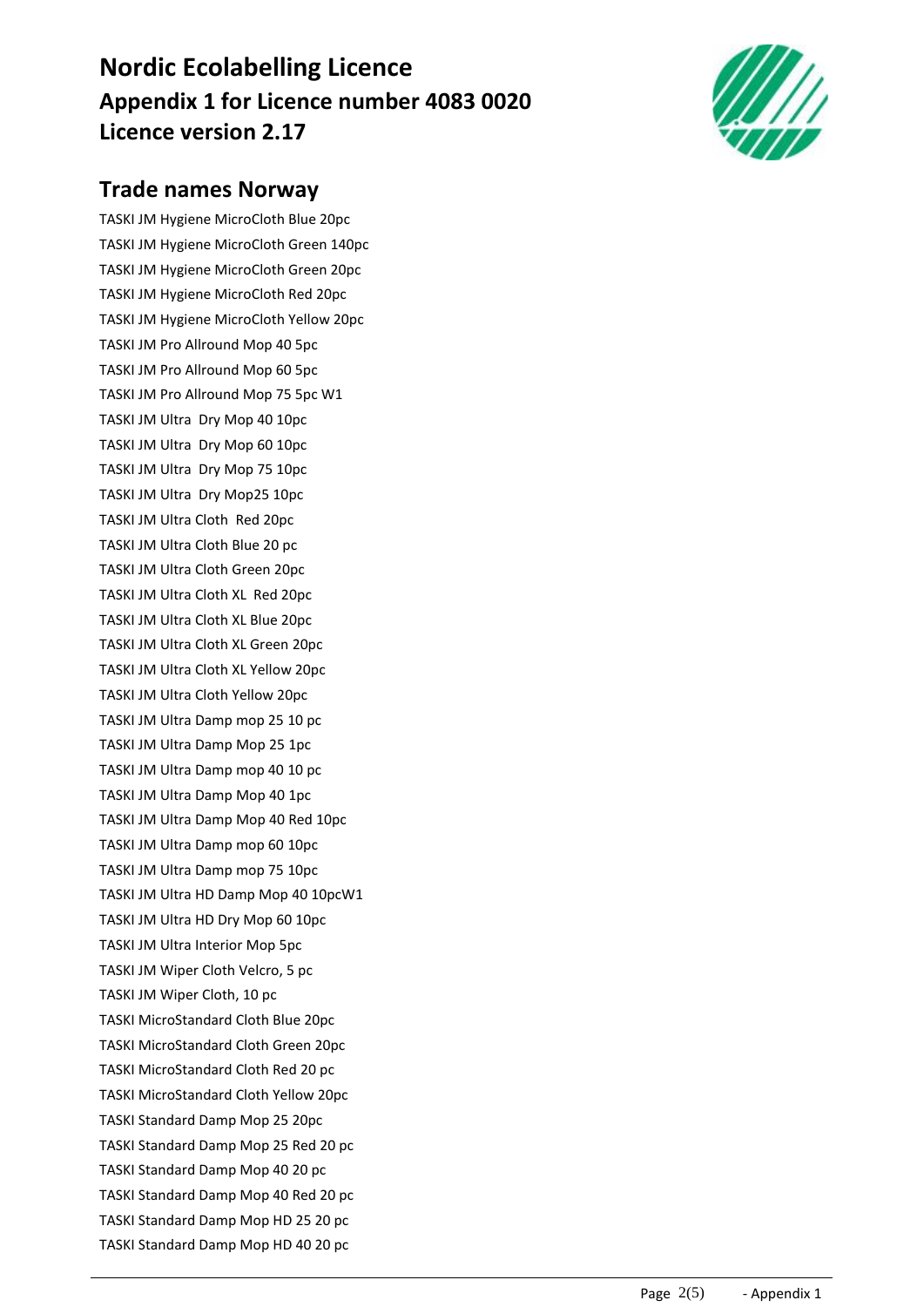TASKI Standard Damp Mop HD 60 20 pc TASKI Standard Dry Mop 40 20 pc TASKI Standard Dry Mop 60 20 pc

## **Trade names Finland**

TASKI JM Hygiene MicroCloth Blue 20pc TASKI JM Hygiene MicroCloth Green 140pc TASKI JM Hygiene MicroCloth Green 20pc TASKI JM Hygiene MicroCloth Red 20pc TASKI JM Hygiene MicroCloth Yellow 20pc TASKI JM Pro Allround Mop 40 5pc TASKI JM Pro Allround Mop 60 5pc TASKI JM Pro Allround Mop 75 5pc W1 TASKI JM Ultra Dry Mop 40 10pc TASKI JM Ultra Dry Mop 60 10pc TASKI JM Ultra Dry Mop 75 10pc TASKI JM Ultra Dry Mop25 10pc TASKI JM Ultra Cloth Red 20pc TASKI JM Ultra Cloth Blue 20pc TASKI JM Ultra Cloth Green 20pc TASKI JM Ultra Cloth XL Red 20 pc TASKI JM Ultra Cloth XL Blue 20pc TASKI JM Ultra Cloth XL Green 20pc TASKI JM Ultra Cloth XL Yellow 20pc TASKI JM Ultra Cloth Yellow 20pc TASKI JM Ultra Damp mop 25 10pc TASKI JM Ultra Damp Mop 25 1pc TASKI JM Ultra Damp mop 40 10pc TASKI JM Ultra Damp Mop 40 1pc TASKI JM Ultra Damp Mop 40 Red 10pc TASKI JM Ultra Damp mop 60 10pc TASKI JM Ultra Damp mop 75 10pc TASKI JM Ultra HD Damp Mop 25 10pcW1 TASKI JM Ultra HD Damp Mop 40 10pcW1 TASKI JM Ultra Interior Mop 5pc TASKI JM Wiper Cloth Green 10pc TASKI JM Wiper Cloth Velcro, 5 pc TASKI JM Wiper Cloth, 10 pc TASKI MicroStandard Cloth Blue 20pc TASKI MicroStandard Cloth Green 20pc TASKI MicroStandard Cloth Red 20 pc TASKI MicroStandard Cloth Yellow 20pc TASKI Standard Damp Mop 25 20pc TASKI Standard Damp Mop 25 Red 20 pc TASKI Standard Damp Mop 40 20 pc TASKI Standard Damp Mop 40 Red 20 pc TASKI Standard Damp Mop 60 20pc W1 TASKI Standard Damp Mop HD 25 20 pc TASKI Standard Damp Mop HD 40 20 pc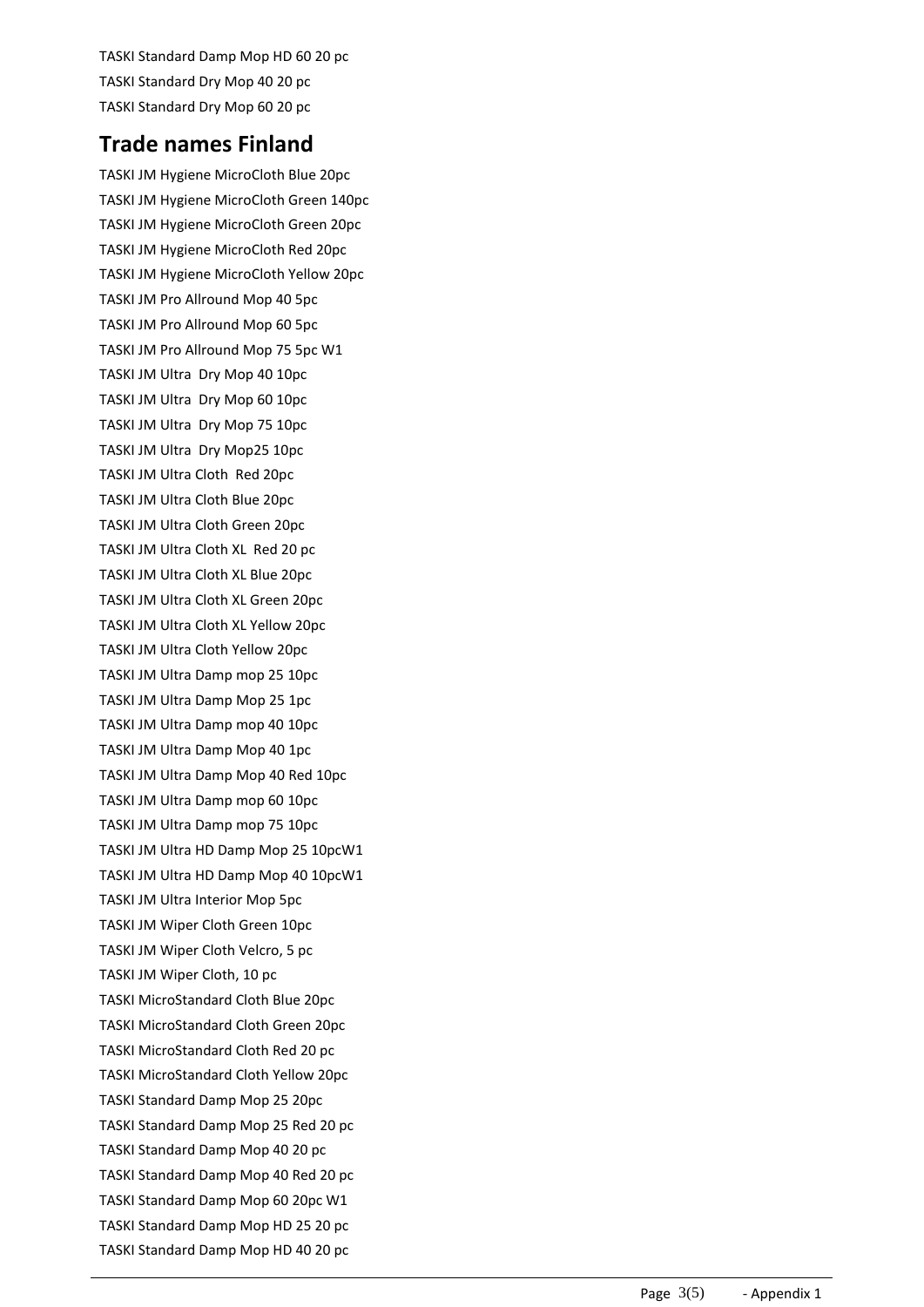TASKI Standard Damp Mop HD 60 20 pc TASKI Standard Dry Mop 40 20 pc TASKI Standard Dry Mop 60 20 pc

### **Trade names Denmark**

TASKI JM Ultra Dry Mop 40 10pc TASKI JM Ultra Dry Mop 60 10pc TASKI JM Ultra Dry Mop 75 10pc TASKI JM Ultra Dry Mop25 10pc TASKI JM Ultra Cloth Red 20pc TASKI JM Ultra Cloth Blue 20pc TASKI JM Ultra Cloth Green 20pc TASKI JM Ultra Cloth XL Red 20pc TASKI JM Ultra Cloth XL Blue 20pc TASKI JM Ultra Cloth XL Green 20pc TASKI JM Ultra Cloth XL Yellow 20pc TASKI JM Ultra Cloth Yellow 20pc TASKI JM Ultra Damp mop 25 10pc TASKI JM Ultra Damp Mop 25 1pc TASKI JM Ultra Damp mop 40 10pc TASKI JM Ultra Damp Mop 40 1pc TASKI JM Ultra Damp Mop 40 Red 10pc TASKI JM Ultra Damp mop 60 10pc TASKI JM Ultra Damp mop 75 10pc TASKI JM Ultra HD Damp Mop 40 10pcW1 TASKI JM Ultra HD Damp Mop 60 10pc TASKI JM Ultra HD Dry Mop 60 10pc TASKI JM Ultra Interior Mop 5pc TASKI MicroStandard Cloth Blue 20pc TASKI MicroStandard Cloth Green 20pc TASKI MicroStandard Cloth Red 20 pc TASKI MicroStandard Cloth Yellow 20pc TASKI Standard Damp Mop 25 20pc TASKI Standard Damp Mop 40 20 pc TASKI Standard Damp Mop 40 Red 20 pc TASKI Standard Damp Mop 60 20pc W1 TASKI Standard Damp Mop HD 25 20pc TASKI Standard Damp Mop HD 40 20 pc TASKI Standard Damp Mop HD 60 20 pc

### **Trade names Iceland**

TASKI JM Ultra HD Damp Mop 40 10pcW1 TASKI JM Ultra HD Dry Mop 60 10pc